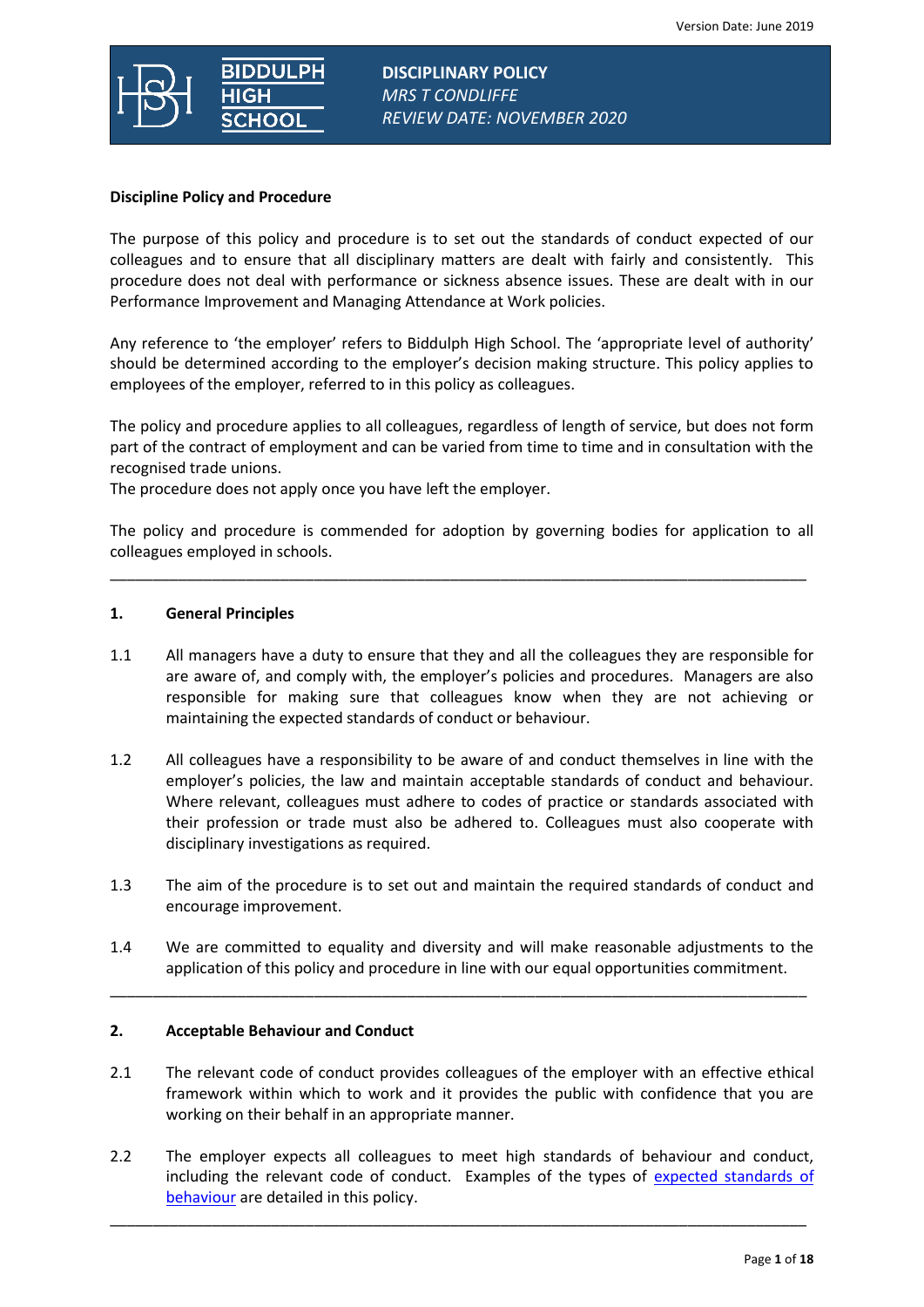## **3. Minor Conduct Issues and an Informal Approach**

- 3.1 For minor conduct issues, your manager will adopt an informal approach to help, guide or advise you in improving your conduct. Your manager will only consider dealing with minor disciplinary breaches through the formal stages of the procedure if your misconduct continues or the misconduct is too serious to be dealt with informally.
- 3.2 Cases of minor misconduct are usually best dealt with informally and confidentially. A conversation about the concerns and resolutions is often all that is required to improve your conduct. In some cases your manager may decide that additional training, coaching and advice may be what is needed.
- 3.3 Where a manager has a concern about your conduct they will organise an informal meeting to discuss the concern. The purpose of any informal meeting is to improve your conduct, to identify and examine any areas of concern and to provide a reasonable opportunity for you to respond. For example, where it is appropriate to question the factual accuracy of any concern that has been identified. You and your manager must ensure that you understand any future expectations of your conduct and, where appropriate, to develop an action plan leading to improvements in your conduct. Although this may result in a note of the discussion and any follow-up correspondence being kept by your manager on your personal file, there will be no note made on your disciplinary record. You will be asked to confirm that you agree that any action plan you are signing up to is achievable and realistic and should raise any concerns that you have about the action plan with your manager.
- 3.4 Where the behaviour causing concern may be related to an underlying relationship issue, it may be appropriate to consider an independent third party, such as a mediator, to help resolve the situation rather than disciplinary action.
- 3.5.1 In the event that the matter cannot be resolved informally or the matter is too serious for the informal approach to be applied, then the formal disciplinary process will follow. Although the stages of the disciplinary process will normally be followed sequentially the employer may enter the process at any stage depending on the seriousness of the matter.
- 3.5.2 No formal disciplinary action will be taken unless or until the allegations have been fully investigated.

\_\_\_\_\_\_\_\_\_\_\_\_\_\_\_\_\_\_\_\_\_\_\_\_\_\_\_\_\_\_\_\_\_\_\_\_\_\_\_\_\_\_\_\_\_\_\_\_\_\_\_\_\_\_\_\_\_\_\_\_\_\_\_\_\_\_\_\_\_\_\_\_\_\_\_\_\_\_\_\_\_\_

## **4. Link with Other Policies and Procedures**

- 4.1 Grievance Policy Where you submit a complaint during disciplinary proceedings, this will not normally stop the proceedings from progressing. Where you raise a grievance during disciplinary proceedings:
	- The disciplinary proceedings may be temporarily suspended in order to deal with the grievance or
	- The grievance and disciplinary may be run concurrently where they are related.
- 4.1.1 Where you assert that disciplinary proceedings being undertaken are unlawfully discriminatory or are motivated by reasons other than misconduct, you can raise a grievance.

## 4.2 **Managing Attendance at Work Policy**

4.2.1 Where you are absent due to sickness whilst a disciplinary matter is pending, the managing attendance at work procedure will apply as normal. However, those responsible for keeping in touch would not normally be the same people involved in the handling of your case. Under these arrangements due regard will be had for what is said by Occupational Health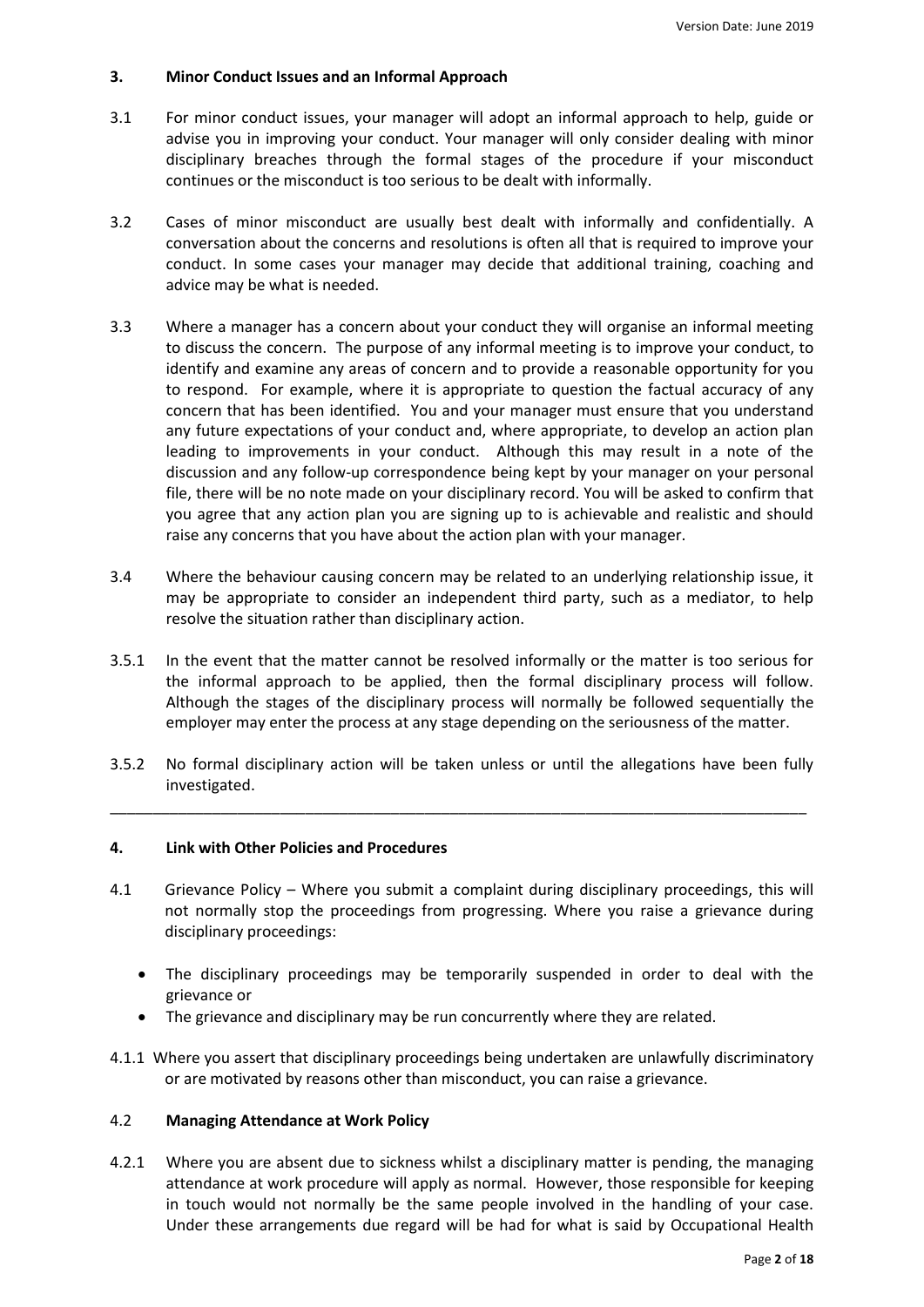and any information you may wish to provide from your GP. We will arrange for you to see Occupational Health as soon as possible for them to assess your health generally and whether or not you are fit to participate in these procedures. Being absent from work due to sickness will not automatically stop the disciplinary procedure progressing.

## **5. Formal Disciplinary Process**

5.1 Prior to any formal disciplinary decision being made, the following steps will be taken:

**\_\_\_\_\_\_\_\_\_\_\_\_\_\_\_\_\_\_\_\_\_\_\_\_\_\_\_\_\_\_\_\_\_\_\_\_\_\_\_\_\_\_\_\_\_\_\_\_\_\_\_\_\_\_\_\_\_\_\_\_\_\_\_\_\_\_\_\_\_\_\_\_\_\_\_\_\_\_\_\_\_\_**

- An investigation will be carried out in accordance with the Investigation Procedure. If allegations have been made against you, you will be notified of the nature of the allegations that are to be investigated prior to the investigation meeting. The amount of investigation involved will vary depending on the allegations in question and the circumstances of the case. Investigations will be dealt with as confidentially as is reasonably practicable and sensitively, in line with the Investigations Procedure.
- If, following investigation, it is reasonably believed that there are grounds for disciplinary action, you will be required to attend a disciplinary hearing.
- You will be invited to the hearing in writing in accordance with the Formal Meeting/Hearing Procedure.
- You will be provided with written details of the allegations against you to be presented to you at the hearing writing at least **10 working days** before the meeting/hearing.
- You must provide copies of any relevant evidence you intend to refer to, at least **3 working days** before the hearing.
- At the hearing the case against you will be explained and you will have the opportunity to respond to the allegations.

## **6. Right to be Accompanied**

6.1 You have the right to be accompanied by a companion at any meeting as part of the investigatory or formal disciplinary procedure. The companion may be a fellow colleague, a trade union representative or an official employed by a trade union.

**\_\_\_\_\_\_\_\_\_\_\_\_\_\_\_\_\_\_\_\_\_\_\_\_\_\_\_\_\_\_\_\_\_\_\_\_\_\_\_\_\_\_\_\_\_\_\_\_\_\_\_\_\_\_\_\_\_\_\_\_\_\_\_\_\_\_\_\_\_\_\_\_\_\_\_\_\_\_\_\_\_\_**

- 6.2 The companion is allowed to address the hearing, to put and sum up your case, respond on your behalf to any views expressed at the meeting and confer with you during the hearing. They may also request an adjournment and ask questions of anyone present. The companion does not, however, have the right to answer questions on your behalf, address the hearing if you do not wish it or prevent the employer from explaining their case. Other than confirming that all parties have the same documentation it would not normally be necessary to read out the content of the documentation.
- 6.3 Under this procedure, you do not have the right to be accompanied by anyone else (such as a spouse, partner, other family member or legal representative).
- 6.4 However, it would not normally be reasonable for you to insist on being accompanied by a companion whose presence would prejudice the hearing nor would it be reasonable for you to ask to be accompanied by a companion from a remote geographical location if someone suitable and willing was available on site.
- 6.5 Where appropriate, eligible colleagues, for example those with disabilities or language difficulties, may have the attendance of a supporter or interpreter.

**\_\_\_\_\_\_\_\_\_\_\_\_\_\_\_\_\_\_\_\_\_\_\_\_\_\_\_\_\_\_\_\_\_\_\_\_\_\_\_\_\_\_\_\_\_\_\_\_\_\_\_\_\_\_\_\_\_\_\_\_\_\_\_\_\_\_\_\_\_\_\_\_\_\_\_\_\_\_\_\_\_\_**

#### **7. Suspension**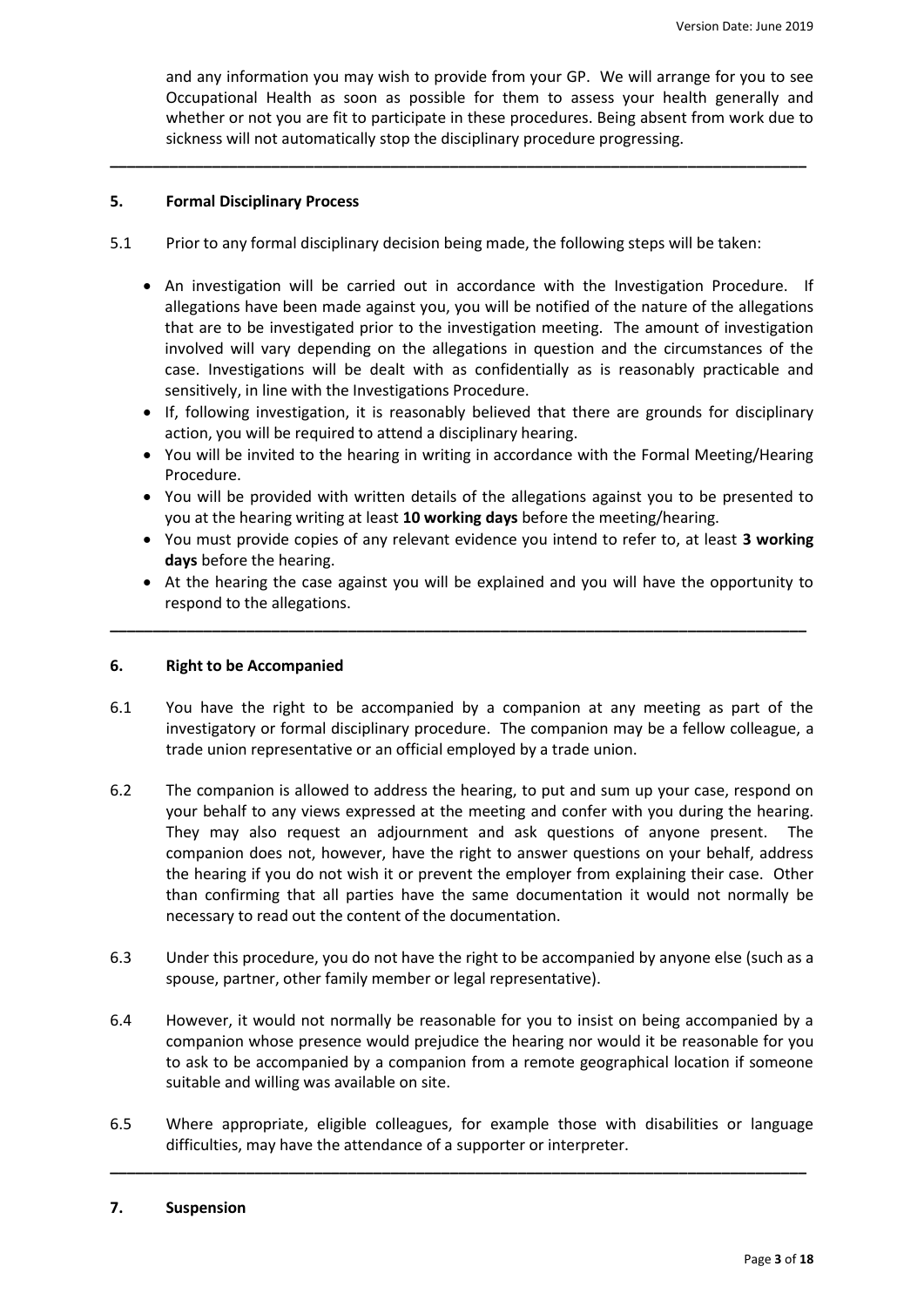7.1 Depending on the circumstances, you may be suspended from work on full pay during the investigation. Suspension on full pay is not a disciplinary penalty or a presumption of guilt. Suspensions will be carried out in accordance with the Suspension Procedure.

\_\_\_\_\_\_\_\_\_\_\_\_\_\_\_\_\_\_\_\_\_\_\_\_\_\_\_\_\_\_\_\_\_\_\_\_\_\_\_\_\_\_\_\_\_\_\_\_\_\_\_\_\_\_\_\_\_\_\_\_\_\_\_\_\_\_\_\_\_\_\_\_\_\_\_\_\_\_\_\_\_\_

## **8. Action against Trade Union Representatives**

8.1 Disciplinary action against a TU representative can lead to a serious dispute if it is seen as an attack on their functions. Whilst normal disciplinary standards apply to a TU representative's conduct as a colleague, the relevant full-time official should be notified of any action (including suspension) that the employer proposes to take. All reasonable efforts must be taken to ensure that disciplinary action is not taken against a TU representative until the relevant full-time official has had an opportunity to be present at any stage of the formal procedure.

**\_\_\_\_\_\_\_\_\_\_\_\_\_\_\_\_\_\_\_\_\_\_\_\_\_\_\_\_\_\_\_\_\_\_\_\_\_\_\_\_\_\_\_\_\_\_\_\_\_\_\_\_\_\_\_\_\_\_\_\_\_\_\_\_\_\_\_\_\_\_\_\_\_\_\_\_\_\_\_\_\_\_**

## **9. Criminal Offences**

- 9.1 Certain criminal offences may affect your suitability to continue in your role with the employer or damage their reputation. If you are charged with a relevant criminal offence you must inform your manager as soon as possible. We will not treat notification about criminal proceedings, or a conviction (including bind-over's and cautions), as an automatic reason for dismissal or for any other form of disciplinary action being taken. We will decide what action to take, if any, after we have reviewed the matter. The main consideration should be whether the conviction is one that makes you unsuitable for your job or affects the employer's reputation.
- 9.2 If you are subject to a criminal investigation, the employer will determine to what extent it needs to conduct its own investigation before deciding whether to proceed to formal disciplinary action. The employer will not usually wait for the outcome of any prosecution before deciding what action to take (unless specifically advised otherwise by the police). No decision to impose a disciplinary sanction or dismiss will be taken prior to giving you the opportunity to make representations.
- 9.3 If we have reasonable grounds to suspect that the potential misconduct involves fraud, systems abuse, theft, or any financial irregularity, we will notify the internal auditors and/or the police as soon as possible.

\_\_\_\_\_\_\_\_\_\_\_\_\_\_\_\_\_\_\_\_\_\_\_\_\_\_\_\_\_\_\_\_\_\_\_\_\_\_\_\_\_\_\_\_\_\_\_\_\_\_\_\_\_\_\_\_\_\_\_\_\_\_\_\_\_\_\_\_\_\_\_\_\_\_\_\_\_\_\_\_\_

## **10. The Disciplinary Hearing**

- 10.1 Formal hearings will be conducted in line with the Formal Meeting/Hearing Procedure. You must make all reasonable efforts to attend a disciplinary hearing. If you or your companion is unable to attend a hearing you may propose a new date of no more than **5 working days** from the date of the original date.
- 10.2 The manager will respond sensitively when a delay is required, for example, it may arise for a reason related to a disability or emergency involving dependants. We may arrange another hearing date if you fail to attend through circumstances outside of your control.
- 10.3 If you do not attend the hearing without good reason, it should be re-arranged but if you do not attend the rearranged meeting/hearing, a decision may be made in your absence. You may submit a written statement to be taken into consideration.
- 10.4 Where you are persistently unable or unwilling to attend the hearing without good cause the manager should make a decision on the evidence available.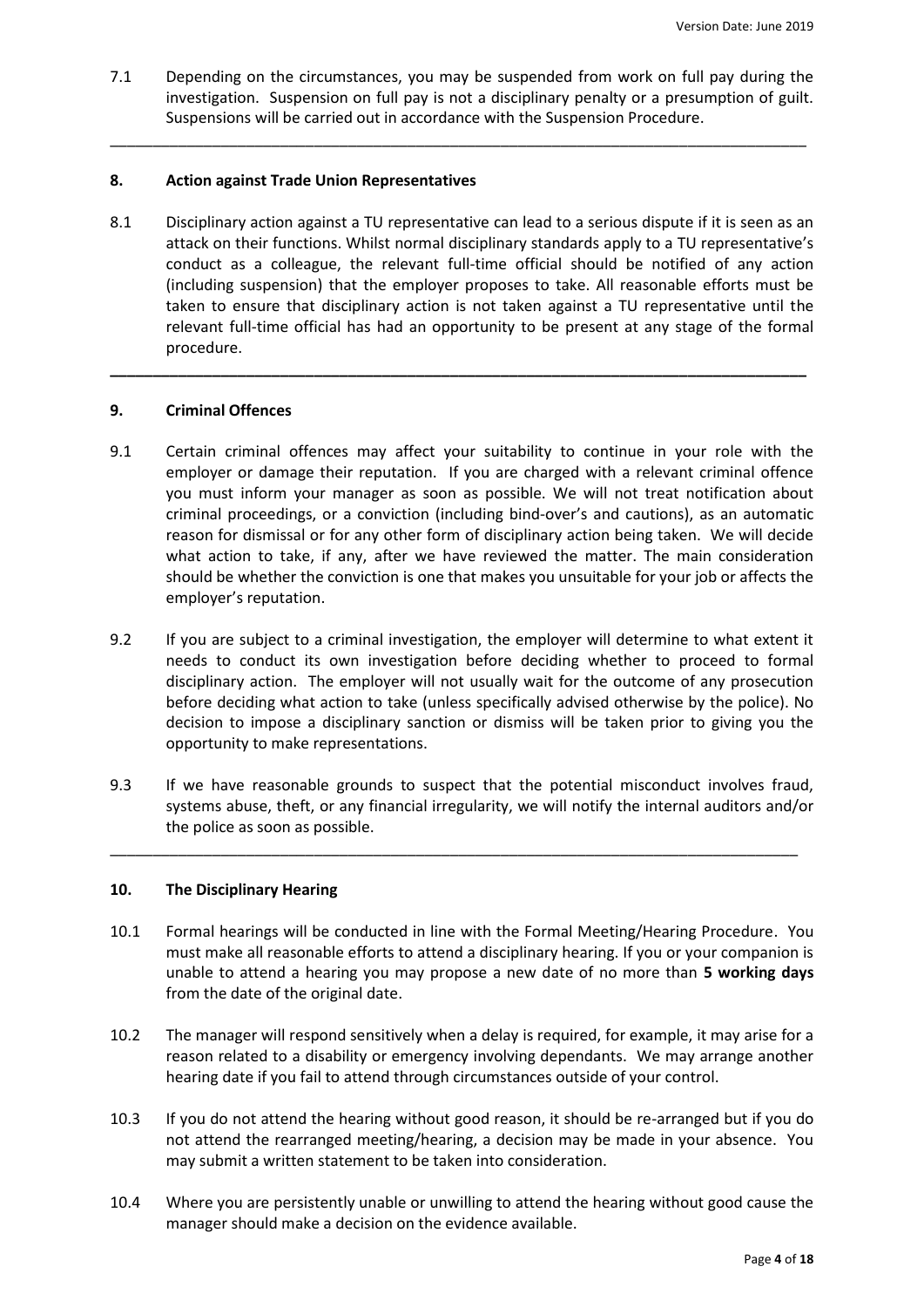- 10.5 The disciplinary hearing will be conducted by the Deciding Manager<sup>1</sup> who will be an appropriate level of management or authority. A representative from HR may also be present and will always be present at hearings that may result in dismissal or an alternative to dismissal.
- 10.5 The Deciding Manager will explain the allegations against you and the evidence in support of those allegations. You will have the opportunity to respond to the allegations, which will include the presentation of your own evidence if you wish. You may request that a witness(s) attend the hearing except that where you rely on character witnesses we would ask that witness statements be provided. However, witnesses whose evidence is not challenged will not be called. Where a witness is required to attend the Deciding Manager will invite them in writing.
- 10.6 Notes of formal meetings will be given to you for your information and copies of notes, letters and action plans should be retained by the line manager.

\_\_\_\_\_\_\_\_\_\_\_\_\_\_\_\_\_\_\_\_\_\_\_\_\_\_\_\_\_\_\_\_\_\_\_\_\_\_\_\_\_\_\_\_\_\_\_\_\_\_\_\_\_\_\_\_\_\_\_\_\_\_\_\_\_\_\_\_\_\_\_\_\_\_\_\_\_\_\_\_\_\_

## **11. Disciplinary Penalties**

## 11.1 **Stage 1 – First written warning**

A first written warning may be issued by the Deciding Manager and will usually be appropriate for a first act of misconduct where there are no previous warnings and where any agreed adjustments and other support has been made or provided. The warning will remain active for 6 months and it should be disregarded for disciplinary purposes after this period.

## **11.2 Stage 2 – Final written warning**

A final written warning may be issued by the Deciding Manager in the following circumstances:

- where there has been a further act of misconduct while an existing warning is in effect, or
- the seriousness of the misconduct is sufficient to warrant such a warning, even though no previous warning may have been issued.
- 11.2.1 The warning will remain active for 12 months and it should be disregarded for disciplinary purposes after this period.

# **11.3 Stage 3 – Dismissal**

 $\overline{a}$ 

Only an appropriate level of authority in line with the employer's decision making structure can take a decision to dismiss and where any agreed adjustments and other support has been made or provided. You may be dismissed in the following circumstances:

- where, within the duration of the final written warning, the necessary improvement in behaviour has not been achieved and any agreed adjustment and other support has been made or provided. This would be with notice or payment in lieu of notice; or
- where there has been a further act of misconduct while an existing warning is in effect
- where it is reasonably believed that you have committed an act of gross misconduct. Gross misconduct will usually result in summary dismissal without notice and without pay in lieu of notice. Examples of [gross misconduct](#page-5-0) are detailed in the policy.
- 11.3.1 The Deciding Manager may at their discretion consider alternatives to dismissal. Examples of such alternatives include demotion, loss of seniority, reduction in pay, compulsory training. If such an alternative is applied, it may also be accompanied by a final written warning.

<sup>&</sup>lt;sup>1</sup> In schools the disciplinary hearing may be conducted by a Panel of Governors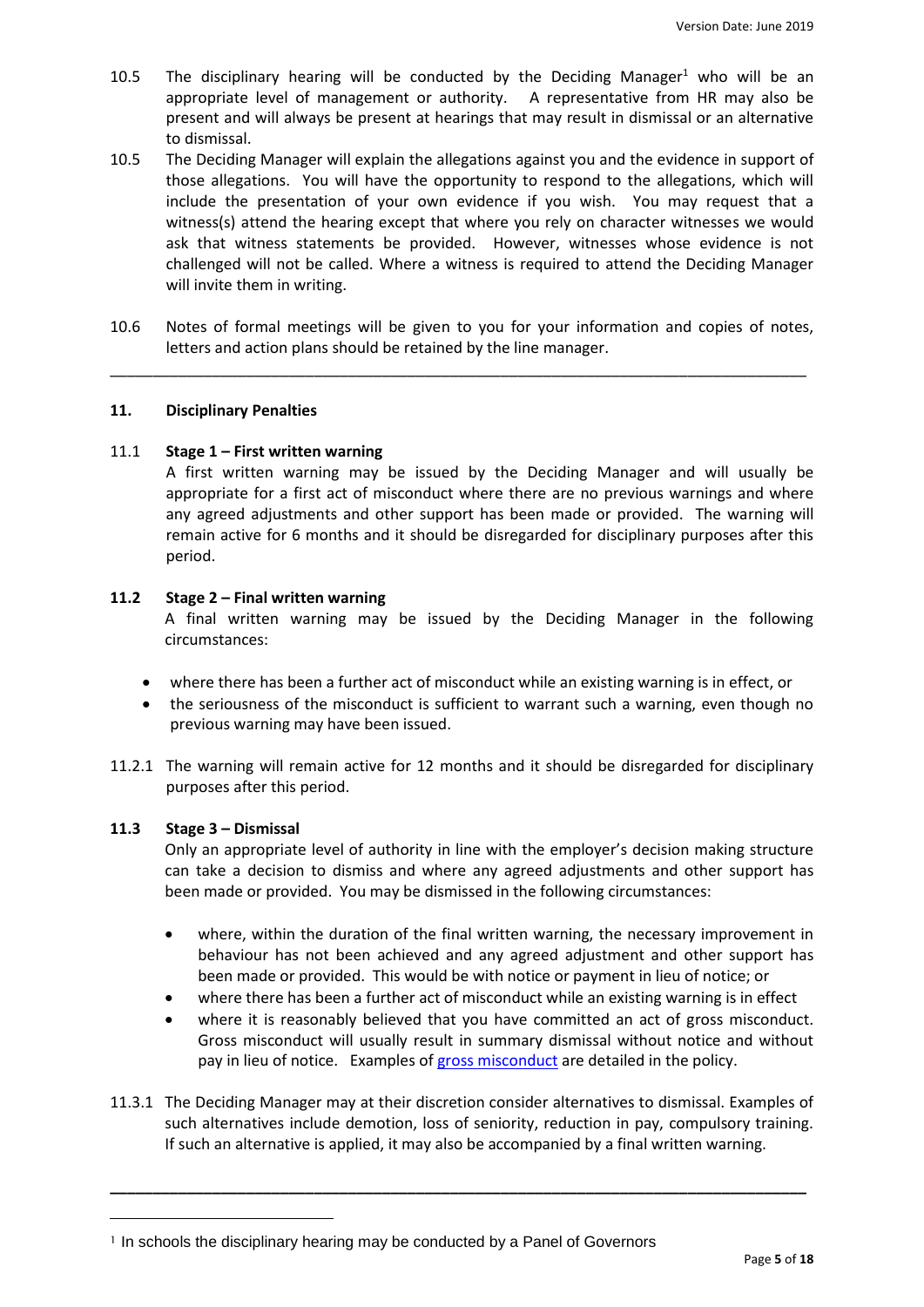# **12. Warnings**

12.1 Where a warning is issued, this will be confirmed to you in writing within **10 working days** of the hearing. The warning will state the misconduct that led to the warning, the action or improvement required by you, the duration of the warning and the likely consequences of the action of improvement not being taken and/or any further misconduct. You will also be advised of the right of appeal and the person to whom an appeal should be made.

\_\_\_\_\_\_\_\_\_\_\_\_\_\_\_\_\_\_\_\_\_\_\_\_\_\_\_\_\_\_\_\_\_\_\_\_\_\_\_\_\_\_\_\_\_\_\_\_\_\_\_\_\_\_\_\_\_\_\_\_\_\_\_\_\_\_\_\_\_\_\_\_\_\_\_\_\_\_\_\_\_\_

## **13. Appeals**

- 13.1 Where disciplinary action has been taken, if you are dissatisfied with that decision, you can appeal. Your appeal must be in writing and set out the grounds of your appeal in line with the list below and include all the information you wish to rely on at the appeal hearing. You must send your appeal to the Appeal Deciding Manager within **5 working days** of the date you received the letter notifying you of the disciplinary decision. The action taken at the disciplinary hearing will remain in force pending the outcome of the appeal. You must be appealing against either:
	- the finding that you were guilty of committing the alleged act (or acts) of misconduct where the evidence did not support this finding
	- the severity of the disciplinary sanction imposed taking into account the nature of the misconduct and the mitigating circumstances
	- the fact that you don't feel the correct procedure was followed
	- the fact the new evidence that was not considered in the disciplinary hearing has come to light that would change the outcome
	- the sanction is inconsistent with how others have been treated
	- there was unlawful discrimination in the handling of the disciplinary.
- 13.2 You will be invited to the hearing in writing in accordance with the Formal Meeting/Hearing Procedure. You will be given at least 10 working day's notice of the appeal hearing. You have the right to be accompanied at the appeal hearing by your companion.
- 13.3 You must provide copies of any relevant evidence you intend to refer to, at least **3 working days** before the hearing.
- 13.4 The outcome of the appeal may be to overturn or confirm the original decision or apply a different, but not more serious, sanction. You will be advised of the appeal outcome, which will be confirmed in writing within **10 working days** of the appeal hearing. There is no further right of appeal.
- 13.5 You are not entitled to raise a further complaint under the employer's Grievance Policy (or any of the employer's complaints procedures) in relation to the same grounds of appeal.

\_\_\_\_\_\_\_\_\_\_\_\_\_\_\_\_\_\_\_\_\_\_\_\_\_\_\_\_\_\_\_\_\_\_\_\_\_\_\_\_\_\_\_\_\_\_\_\_\_\_\_\_\_\_\_\_\_\_\_\_\_\_\_\_\_\_\_\_\_\_\_\_\_\_\_\_\_\_\_\_\_\_

# **14. Effective Date**

- 14.1 The Head of HR, or delegated person, will periodically review this procedure with the Trade Unions following changes in employment law or at the request of the business or the Trade Union Consultative Committee.
- 14.2 An [Equality Impact Assessment](http://education.staffordshire.gov.uk/ProceduresAndGuidance/Procedures/HR/Disciplinary/) was carried out on this policy and procedure by Staffordshire County Council prior to implementation.

<span id="page-5-0"></span>**\_\_\_\_\_\_\_\_\_\_\_\_\_\_\_\_\_\_\_\_\_\_\_\_\_\_\_\_\_\_\_\_\_\_\_\_\_\_\_\_\_\_\_\_\_\_\_\_\_\_\_\_\_\_\_\_\_\_\_\_\_\_\_\_\_\_\_\_\_\_\_\_\_\_\_\_\_\_\_\_\_\_**

## **15. Examples of Standards of Behaviour**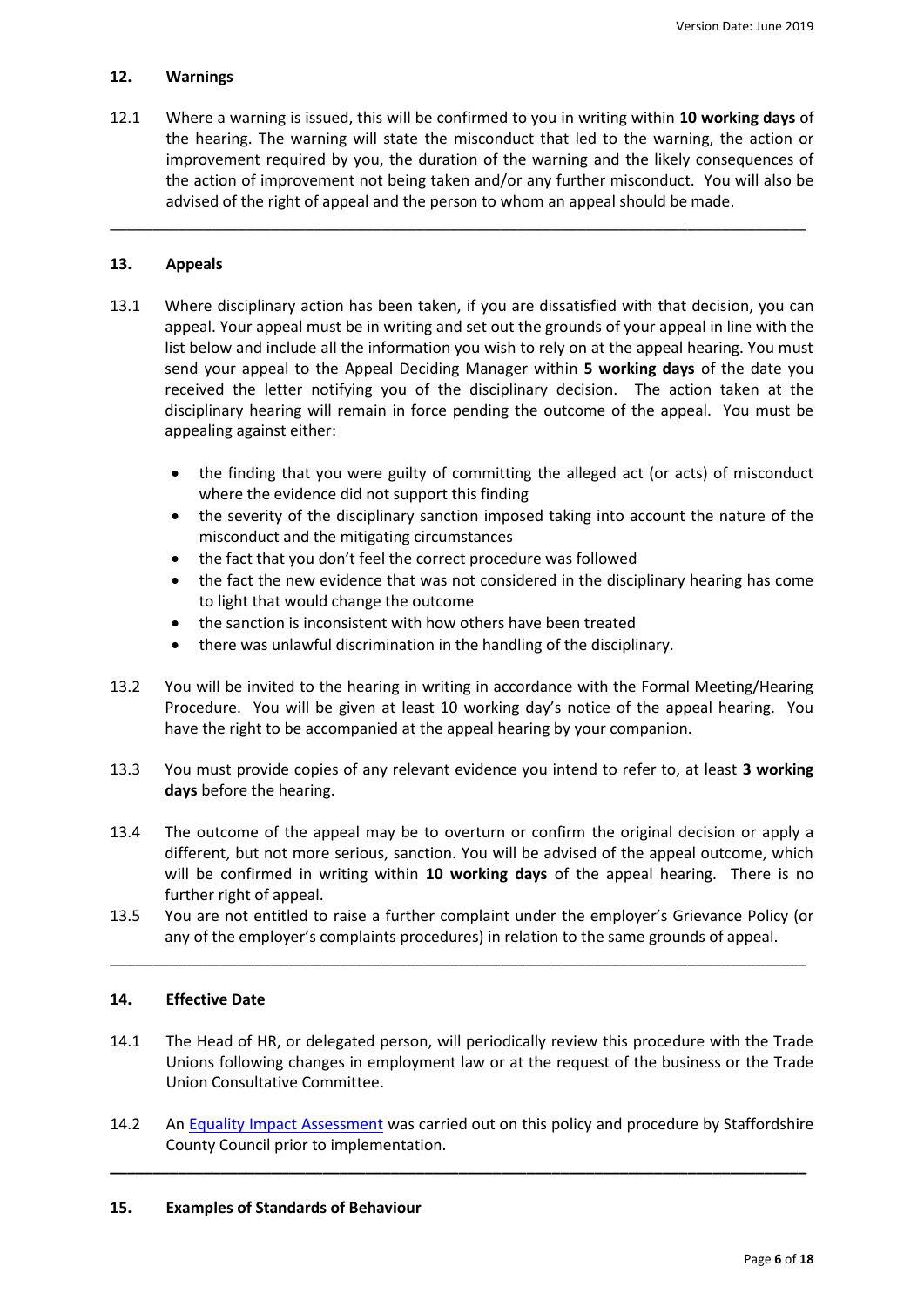- 15.1 The following are examples of the behaviour expected the employer of all its colleagues, although the list is not exhaustive:
	- You should attend work punctually and regularly, in line with operational requirements
	- You should carry out reasonable requests/instructions from your managers promptly and efficiently, and to the required standard
	- Time off must be approved in advance by the appropriate level of authority, usually your manager and be in line with your contract of employment
	- You must follow the procedures outlined in the Managing Attendance at Work policy when notifying the employer of your sickness absence
	- You must comply with all of the employer's policies and procedures, including but not limited to the Bullying and Harassment Policy, the relevant Code of Conduct, the ICT Acceptable Use Policy or the Health and Safety Policy
	- You must adhere to professional body and statutory guidelines, as appropriate, and act professionally at all times
	- In your own interests, and in the interests of the employer as a whole, you should bring serious breaches of the employer's policies or procedures to the attention of management.

**\_\_\_\_\_\_\_\_\_\_\_\_\_\_\_\_\_\_\_\_\_\_\_\_\_\_\_\_\_\_\_\_\_\_\_\_\_\_\_\_\_\_\_\_\_\_\_\_\_\_\_\_\_\_\_\_\_\_\_\_\_\_\_\_\_\_\_\_\_\_\_\_\_\_\_\_\_\_\_\_\_\_**

# **16. Examples of Gross Misconduct**

- 16.1 The following are examples of gross misconduct but this list is not exhaustive:
	- Theft or unauthorised removal of property, fraud, falsification of the employer's records or any other dishonesty
	- Actual or threatened violence or bullying behaviour
	- Deliberate or serious damage to the employer's property or that of a colleague, customer, contractor or authorised visitor
	- Serious negligence which does or could result in loss, damage or injury
	- Deliberately accessing, copying or distributing pornographic, offensive, obscene or inappropriate material on the internet or paper media
	- Being under the influence of alcohol, drugs or other similar substances at work which may give reasonable grounds to suspect your ability to undertake your duties or being in possession of illegal or intoxicating drugs on site
	- Refusal to obey reasonable instructions or any other act of serious insubordination
	- Any action or behaviour which brings the employer into serious disrepute
	- Serious breach of health and safety rules
	- Unauthorised disclosure of confidential information
	- Acceptance of bribes or other secret payments
	- Harassment or any act of discrimination towards any one you come into contact with because of your work.
	- Convictions relating to activities outside work but which have a significant and direct bearing on your employment and duties with the employer and its reputation.
	- Misrepresenting at any time, including at your appointment with the employer, any previous positions you have held, your qualifications, date of birth, declaration of health, or a failure to disclose a criminal offence or pending criminal action subject to the provisions of the Rehabilitation of Offenders Act 1974.

#### **Investigation Procedure**

## **General Requirements**

In order to give effect to the employer's policies and procedures there needs to be a manager in a deciding role. Such a manager is to be known as the 'Deciding Manager' to differentiate this role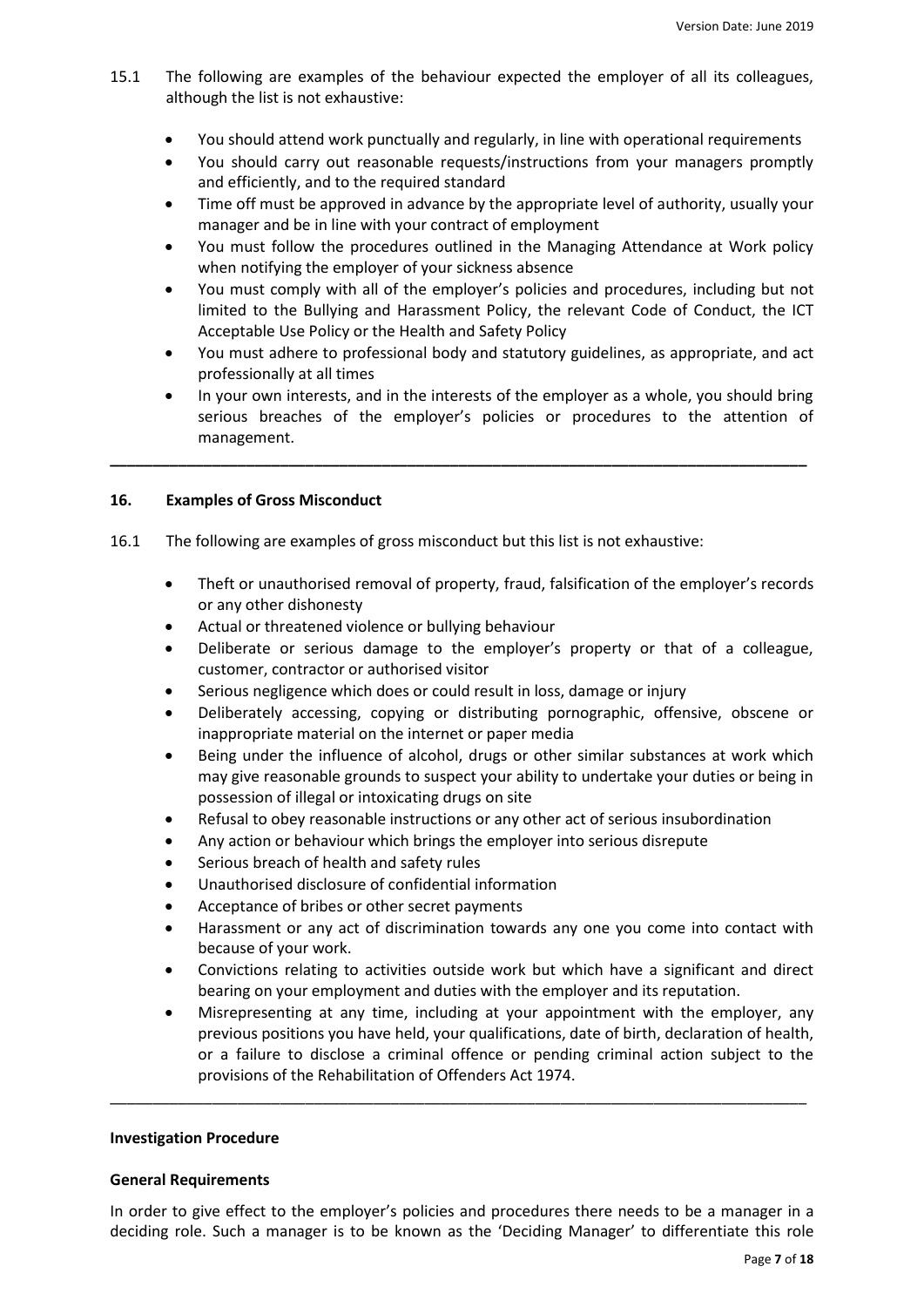from that of the 'Investigating Manager'. The Deciding Manager may consider that a matter is not capable of being dealt with informally and so requires a formal investigation. The purpose of an investigation is to enable the Deciding Manager to establish, as far as possible, the facts behind any grievance, bullying and harassment complaint or disciplinary allegations in order to decide how to progress any issues through the relevant procedures. This procedure applies to employees of the organisation, referred to in this guidance as colleagues.

The form of investigation will depend on the nature of the allegations and will vary from case to case. It is important to keep an open mind and look for evidence which supports the colleague's case as well as evidence against it.

The manager leading the investigation will be referred to as the Investigating Manager for the purposes of this procedure. Investigations must be carried out by managers who have sufficient skills and experience to complete an effective investigation considering the nature of the case.

Any formal investigation must not be undertaken by anyone who is either a witness to events and/or who will oversee any subsequent proceedings.

Depending on the seriousness of any allegations the investigation may, in straightforward cases, be a short consolidation and chronology of facts or, in more extreme circumstances, necessitate a more detailed inquiry involving the gathering of complex evidence and statements. However in all cases the Investigating Manager will need to provide enough information so that the Deciding Manager can make a reasonable decision based on reasonable grounds.

Anyone involved in the investigation must be treated fairly, reasonably, and with courtesy and respect. Any investigation must recognise the need for confidentiality. Colleagues involved with the investigation are to comply with the employer's equality and diversity principles giving due consideration to any particular needs of those participating which may arise due to cultural, personal, physiological or lawfully protected characteristics or circumstances.

Any reference to 'the employer' refers to Biddulph High School.

## **Formal Investigations**

Where a Deciding Manager initiates a formal investigation, they will identify and arrange for an appropriate person to carry out the investigation but will retain authority for the investigation process at all times. This person will be known as the Investigating Manager

\_\_\_\_\_\_\_\_\_\_\_\_\_\_\_\_\_\_\_\_\_\_\_\_\_\_\_\_\_\_\_\_\_\_\_\_\_\_\_\_\_\_\_\_\_\_\_\_\_\_\_\_\_\_\_\_\_\_\_\_\_\_\_\_\_\_\_\_\_\_\_\_\_\_\_\_\_\_\_\_\_\_

If a manager undertaking an investigation is unable to continue for unavoidable reasons such as long term illness or jury service, a substitute must be nominated by the Deciding Manager within **3 working days**. Similarly, where the Deciding Manager becomes unavailable for unavoidable reasons a substitute will be nominated.

Where a Deciding Manager initiates an investigation they will brief the Investigating Manager on the following points:

- Why the investigation has been instigated
- Details of any allegations which have been made
- The sequence of events leading up to the investigation
- Whether the colleague has been suspended
- When and how the colleague was made aware of the allegations made against them

The Investigating Manager should:

- Ensure that at all times they treat the investigation as confidential
- Clarify which policy the investigation is being carried out under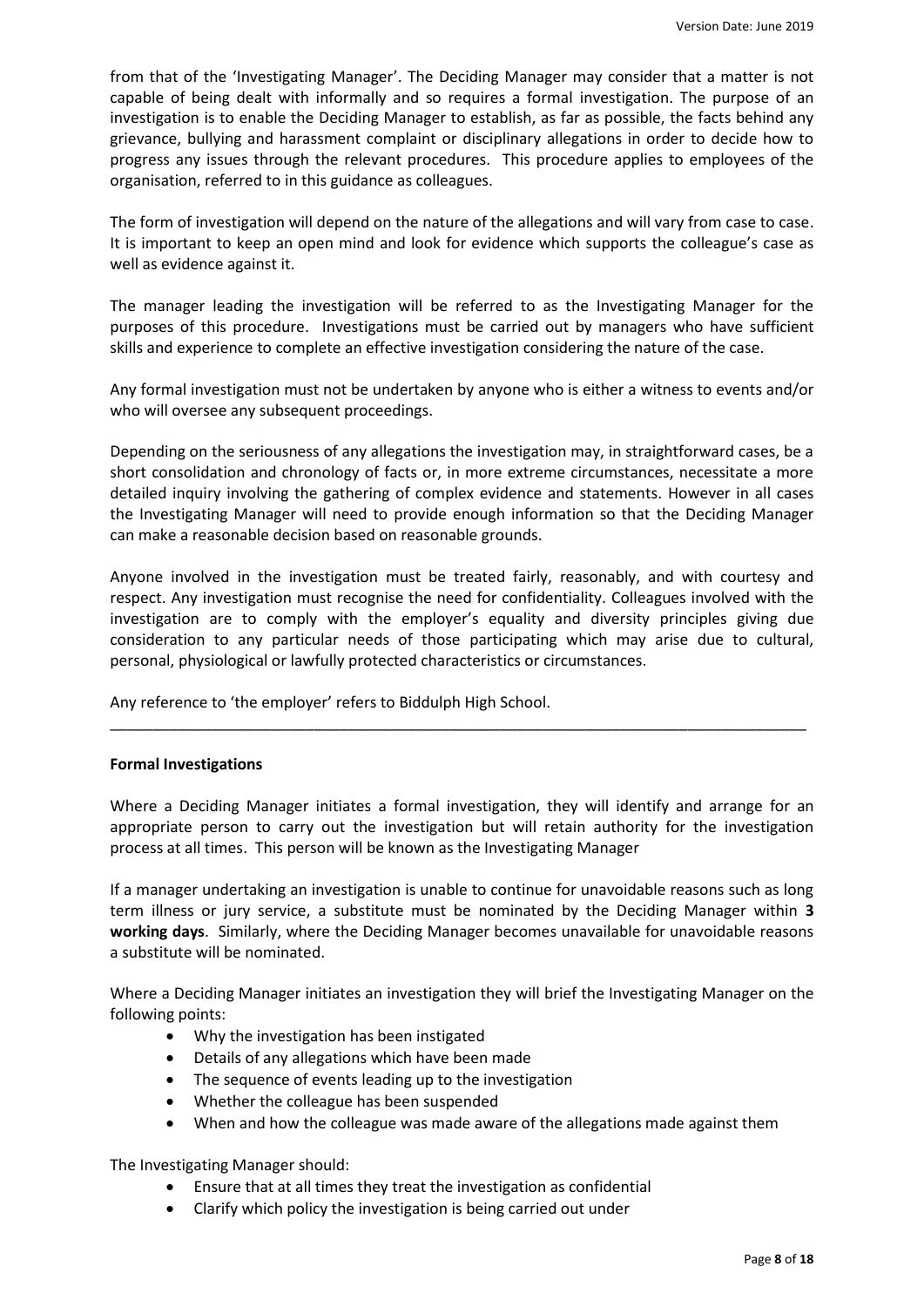- Clarify the issues to be investigated and consider the employer's definitions under the relevant policies e.g. harassment and bullying
- Consider the sequence in which witnesses will be interviewed (including the colleague under investigation if applicable)
- Consider what points actually need to be evidenced or proven
- Consider how a particular witness will contribute to the investigation
- Consider what questions need to be asked to establish appropriate facts
- Consider what other evidence they will need to review
- Arrange a note taker

It is essential to ascertain who has witnessed the events so that facts can be gathered as soon as possible and before memories fade. Any investigation should be commenced within **5 working days** of a decision to instigate the investigation.

Wherever possible, investigations into the allegations or complaint should be completed within **40 working days**. Any delays in completing the investigation must be fully documented and the relevant parties kept informed. Therefore, the nominated Investigating Manager must be able to devote sufficient time to the investigation without being distracted by his/her primary role. The Deciding Manager will monitor this and take action where necessary, throughout the investigation. Investigation meetings should be held as quickly as possible and without unreasonable delay. A nominated Human Resources (HR) adviser must be available to advise the Investigating Manager on procedural matters and HR implications.

At the investigation stage, if a complaint or allegation has been made against a colleague, or where a colleague is raising a grievance or a complaint, the colleague will be given a reasonable opportunity to ask the Investigating Manager to interview relevant and important witnesses and any such request will not be unreasonably denied. They must specify the name of the witness and explain the reason for the request. Where a request is refused the colleague may appeal the refusal to the Deciding Manager who will make a determination on the merits of the request. The Investigating Manager will focus on finding witnesses whose evidence will have a specific and direct bearing on the investigation but other than the need to achieve corroboration should avoid multiple witnesses who will not add anything further to the investigation e.g. witnesses who are only going to confirm facts already established.

If we have reasonable grounds to suspect that the potential misconduct or complaint involves fraud, systems abuse, theft, or any financial irregularity, we will notify the internal auditors and/or the police as soon as possible, where appropriate.

If allegations made are anonymous, the action we take will depend on the nature and content of the allegations.

Colleagues must co-operate fully and promptly in any investigation. This will include informing the Investigating Manager of the names of any relevant witnesses, disclosing any relevant documents to them and attending investigative interviews if required.

\_\_\_\_\_\_\_\_\_\_\_\_\_\_\_\_\_\_\_\_\_\_\_\_\_\_\_\_\_\_\_\_\_\_\_\_\_\_\_\_\_\_\_\_\_\_\_\_\_\_\_\_\_\_\_\_\_\_\_\_\_\_\_\_\_\_\_\_\_\_\_\_\_\_\_\_\_\_\_\_\_\_

## **Investigating Allegations against Colleagues**

The colleague under investigation is required to co-operate reasonably with any investigation but cannot be compelled to make a statement against his or her will. A colleague who is signed off sick is not necessarily unfit to be interviewed and, unless there is medical advice to the contrary, e.g. from Occupational Health, the colleague should co-operate with the investigation.

The investigation process can be stressful to all concerned. Providing appropriate support and/or counselling (if appropriate) should be considered for all parties involved in the investigation process.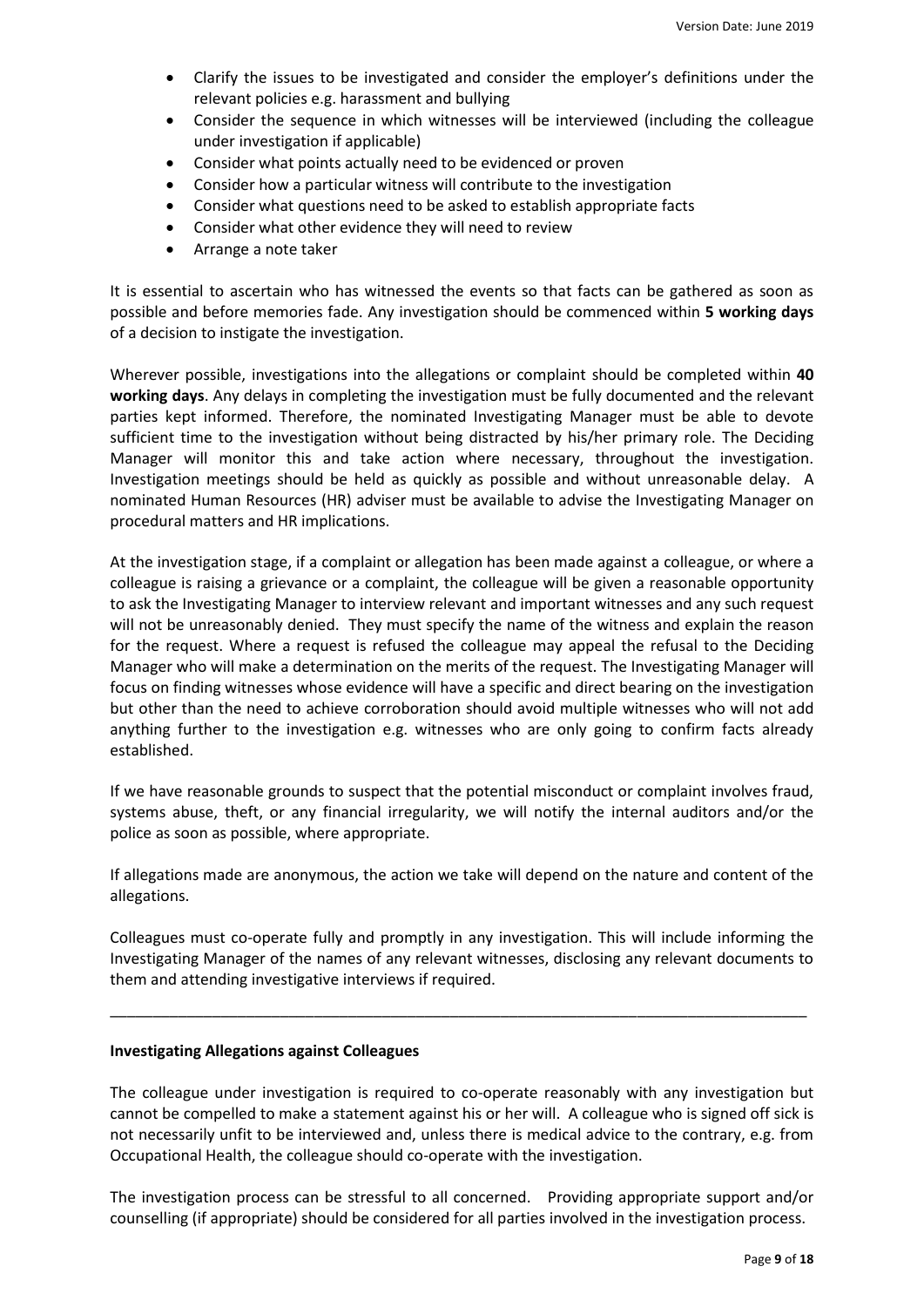Refusal to give a statement must not be viewed as a sign of guilt but the colleague must be advised that:

- Unreasonable refusal to co-operate with the investigation may in itself be considered a disciplinary matter
- The investigation will nevertheless proceed but a decision on what further action could be taken may have to be made without them having put forward their case
- Their refusal to give a statement will be recorded as part of the investigation.

The colleague under investigation must be given every chance to state their case and, therefore, will be interviewed as part of the investigation (unless for example they have been declared unfit to be interviewed). The Investigating Manager must keep an open mind and not assume 'guilt' or 'innocence'. If there is more than one allegation each should be dealt with separately, as far as possible, and the colleague must be given the opportunity to respond. There is a right to be accompanied by a fellow worker, a trade union representative or an official employed by a trade union at investigation meetings.

Following an interview with the colleague under investigation it may be necessary to re-interview previous witnesses (and consequently the colleague under investigation) to clarify issues.

If the colleague offers their resignation before the investigation is complete, the Deciding Manager must decide whether or not to accept it. If the resignation is accepted the Deciding Manager must decide whether to continue with the investigation process in the colleague's absence and if appropriate, take any relevant action. Where a colleague's resignation has been accepted, there may still be a legal duty for the employer to refer information to the Disclosure and Barring Service - DBS (previously the Independent Safeguarding Authority - ISA) in certain circumstances where they may have been removed from their role if they had not resigned. Human Resources will make this referral to the DBS where they know about the case but where the above applies and colleagues leave the employer without any disciplinary finding/action the Deciding Managers will need to raise this with Human Resources to ensure the referral process is completed.

\_\_\_\_\_\_\_\_\_\_\_\_\_\_\_\_\_\_\_\_\_\_\_\_\_\_\_\_\_\_\_\_\_\_\_\_\_\_\_\_\_\_\_\_\_\_\_\_\_\_\_\_\_\_\_\_\_\_\_\_\_\_\_\_\_\_\_\_\_\_\_\_\_\_\_\_\_\_\_\_\_\_

## **Surveillance and/or Monitoring**

In extremely exceptional and restricted circumstances, covert surveillance or monitoring may only be considered in order to gather evidence where criminal activity or equivalent malpractice is suspected. Furthermore, it should only be deployed as part of a specific investigation and should cease once the investigation is completed. Other information collected in the course of any such investigation relating to any colleague who is not the subject of the investigation will be disregarded and where feasible deleted.

Covert monitoring will not be used in the workplace generally or specifically in places like toilets and private offices except where there is a reasonable belief based on reasonable grounds that serious crime is occurring and there is an intention to involve the Police.

Prior to undertaking any such surveillance or monitoring, the Deciding Manager must obtain express advice and specific authorisation from Information Governance Unit/HR in line with the employer's procedure and relevant legislation before any covert monitoring can occur.

**\_\_\_\_\_\_\_\_\_\_\_\_\_\_\_\_\_\_\_\_\_\_\_\_\_\_\_\_\_\_\_\_\_\_\_\_\_\_\_\_\_\_\_\_\_\_\_\_\_\_\_\_\_\_\_\_\_\_\_\_\_\_\_\_\_\_\_\_\_\_\_\_\_\_\_\_\_\_\_\_\_\_**

#### **Matters Involving Children and Other Vulnerable People**

Any concern of a child protection/safeguarding nature, pertaining to a child under the age of 18 should be considered by the Deciding Manager without delay for possible referral to the First Response Team on 0800 131 3126. They will initiate any necessary safeguarding activities, and advise upon anything additional the referrer may need to do.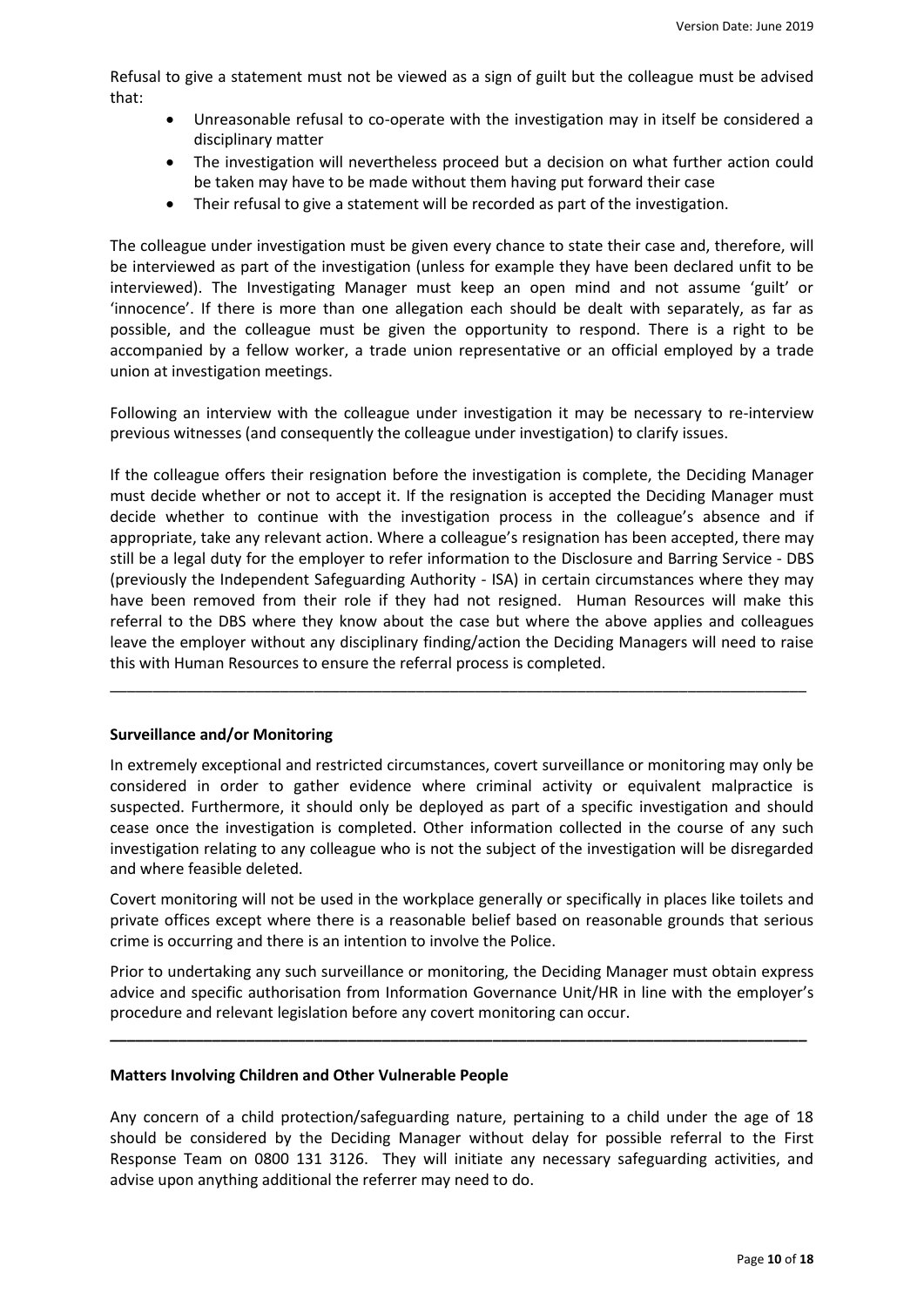Where concerns relating to a child under 18 involve the possibility of inappropriate behaviour by an adult in a 'position of trust' (e.g. teacher), or an allegation is made directly about an adult in a 'position of trust', then it is a requirement that an 'Initial Discussion' is undertake with a Local Authority Designated Officer ("LADO") within 24 hours of the concern or allegation arising. The LADO will advise on 'next steps' including possible suspension, how the matter should be investigated and when and who should be told about the matter. There should be no presumption that the adult should be made aware of the concern/allegation prior to contacting the LADO.

Where safeguarding concerns arise in relation to a young adult (over 18) then advice should be sought from the Vulnerable Adults team – 0845 604 2719.

**\_\_\_\_\_\_\_\_\_\_\_\_\_\_\_\_\_\_\_\_\_\_\_\_\_\_\_\_\_\_\_\_\_\_\_\_\_\_\_\_\_\_\_\_\_\_\_\_\_\_\_\_\_\_\_\_\_\_\_\_\_\_\_\_\_\_\_\_\_\_\_\_\_\_\_\_\_\_\_\_\_\_**

## **Physical Evidence**

Originals or certified copies of documents or other items relevant to the case such as timesheets and claims, referred to in the report, and should be attached as appropriate appendices. Objects and artefacts referred to (or certified photographs where it is not possible to produce an original item, e.g. if it is fixed or too large) should be clearly labelled as exhibits e.g. A,B, C etc so they can be identified within the report.

\_\_\_\_\_\_\_\_\_\_\_\_\_\_\_\_\_\_\_\_\_\_\_\_\_\_\_\_\_\_\_\_\_\_\_\_\_\_\_\_\_\_\_\_\_\_\_\_\_\_\_\_\_\_\_\_\_\_\_\_\_\_\_\_\_\_\_\_\_\_\_\_\_\_\_\_\_\_\_\_\_\_

## **Record Keeping**

During the investigation, the Investigating Manager should keep copies of paperwork and correspondence and, after the investigation is complete, the paperwork should be attached to the personal file of the colleague who is under investigation. A copy of the outcome letter will be kept on the personnel files of all parties where applicable.

\_\_\_\_\_\_\_\_\_\_\_\_\_\_\_\_\_\_\_\_\_\_\_\_\_\_\_\_\_\_\_\_\_\_\_\_\_\_\_\_\_\_\_\_\_\_\_\_\_\_\_\_\_\_\_\_\_\_\_\_\_\_\_\_\_\_\_\_\_\_\_\_\_\_\_\_\_\_\_\_\_\_

## **Dealing with Witnesses and their Evidence**

Witnesses should be interviewed in a quiet place away from their immediate workplace where confidentiality can be assured and consideration should be given to providing refreshments and comfort breaks if necessary. They should be advised that they will be required to sign any statement. They must also be advised that their evidence may be shared with the member of staff under investigation and/or their representative and that they could be asked to attend any subsequent hearing where they may be questioned. An [interview template](#page-12-0) is available to support you in structuring the meeting.

Being interviewed can be stressful and the investigating manager should put witnesses at ease as far as possible and at all times treat the witness with sensitivity and respect, avoiding any temptation to interrupt. A short introduction and explanation of the allegations and what the interview is aiming to achieve prior to undertaking detailed questioning will give the witness an opportunity to settle down. The interviewer should then ask the witness to give a brief outline of their evidence which will help put things into context and identify what detailed questions should be asked. If a witness does become distressed during the interview a brief adjournment should be considered. When requesting additional information, open questions e.g. what?, when?, why?, where?, who?, how?, "tell me about…" are more likely to elicit a detailed response than questions which can simply be answered "yes" or "no".

Evidence is weighted, not counted, unless there is a need to corroborate a particular view there is little purpose including a number of virtually identical statements from different witnesses. Unless a colleague believes that particular witness evidence is relevant and important to the explanation of their case.

As far as is possible the Investigating Manager should be clear about what evidence they are trying to establish from a particular witness. However, the exact nature of the evidence may not be known.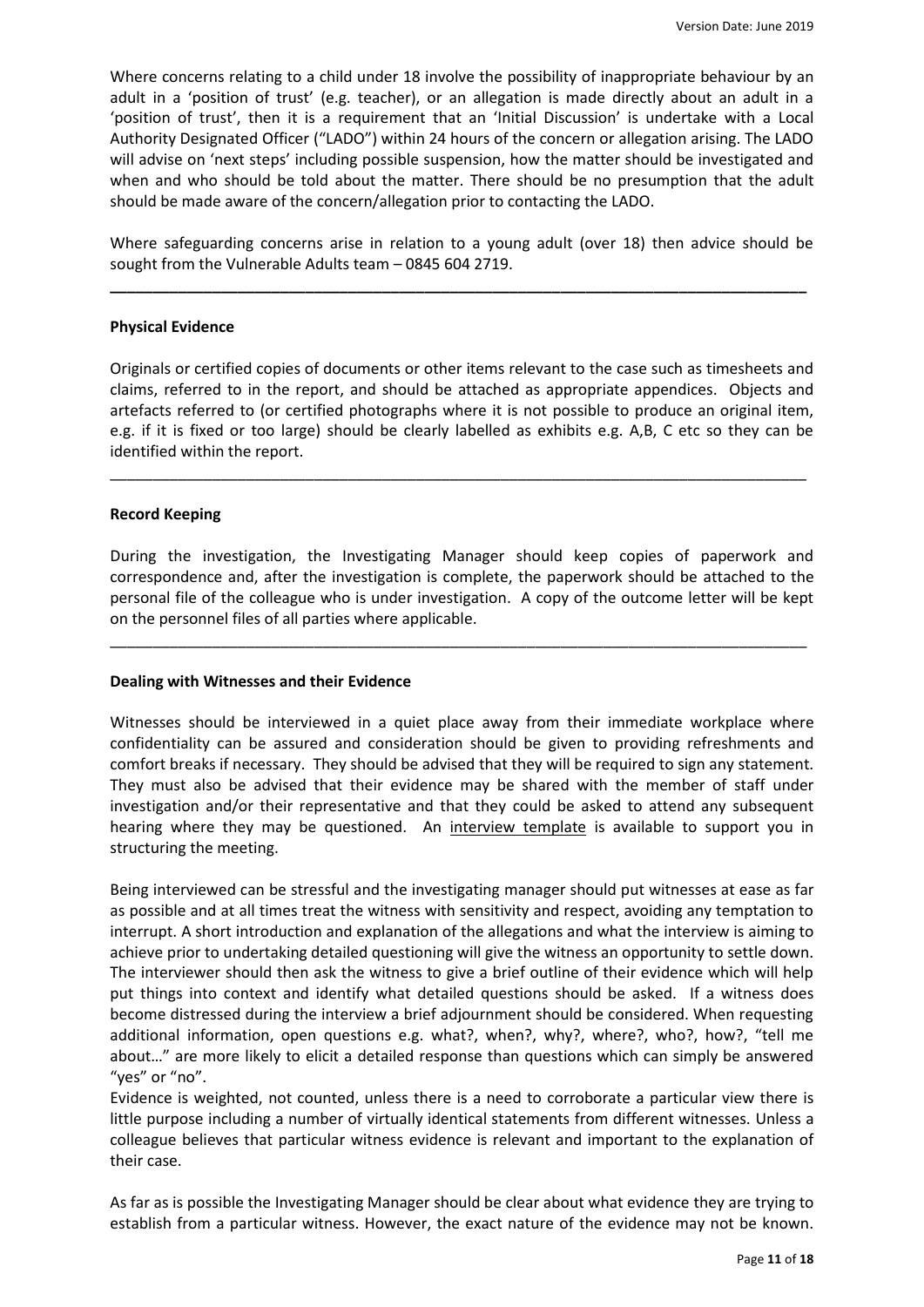Therefore, they should be prepared to adapt their inquiries according to the responses given and not attempt to lead the witness to give an expected answer, put words into their mouth or 'edit' their statement in a way that alters their intended evidence. Simply said, the investigation should be unbiased, investigating both angles, which may show the colleagues innocence as well as their guilt.

The Investigating Manager should endeavour to obtain 'best' evidence e.g. first hand accounts from witnesses who are prepared to give a signed statement. Evidence should be corroborated, where possible, to avoid inconsistencies. Anonymous evidence and hearsay (which relies on what a witness has been told by a third party) may be used but needs to be treated with caution and cannot be relied upon in isolation. Where anonymous evidence is to be taken the following steps will be necessary. Explore whether the witness had the opportunity and ability to observe clearly what they are asserting and with accuracy. Equally, exploring why such details are memorable. Tactful enquires are needed into whether the anonymous informant has suffered at the hands of the accused or has any other reason to fabricate their evidence.

Witnesses who wish to give anonymous statements should be advised that anonymity cannot be guaranteed if the matter proceeds. This is particularly important if the reason for them wishing to remain anonymous is a fear of reprisal or detriment. If a colleague declines to give evidence the reason should be considered and further advice sought from HR before proceeding. In some circumstances refusing to assist in a work related investigation could be considered misconduct under the Disciplinary Policy.

Non-colleagues may be invited to give evidence or make a written statement but cannot be compelled.

When the Investigating Manager is sure that all relevant questions have been asked they should ask the witness if there is anything else they wish to say in evidence. They should then briefly summarise what has been covered so the evidence can be agreed or clarified if necessary. Where possible, the evidence should immediately be transcribed into a statement. If this is not possible due to the length of the evidence the Investigating Manager should draw up the statement, a [template](#page-14-0) is available, without unreasonable delay. In either case the witness must be given sufficient time to read the statement and be offered the opportunity to challenge and clarify the content of the statement. This may be necessary if the Investigating Manager has misunderstood a point the witness had intended to convey. However, if it would represent a radical change to the evidence actually given, the Investigating Manager should leave the evidence as it is but note the witness' concerns and any changes they wish to be made. Their reason for changing their evidence also should be recorded.

On completion of the interview the witness should be told that they must not discuss their evidence/statement with anyone else, particularly other witnesses or the person being investigated. Witnesses for the person under investigation may reasonably discuss their perception of events with them and/or their representative but must not directly communicate the evidence specifically given to the investigation. All witnesses should also be asked to report immediately any approach, directly or through a third party, by the person under investigation to ascertain the nature of, or attempt to influence, their evidence. Any attempt by the person under investigation to intimidate or influence a witness may be regarded as an act of gross misconduct under the Disciplinary Policy.

**\_\_\_\_\_\_\_\_\_\_\_\_\_\_\_\_\_\_\_\_\_\_\_\_\_\_\_\_\_\_\_\_\_\_\_\_\_\_\_\_\_\_\_\_\_\_\_\_\_\_\_\_\_\_\_\_\_\_\_\_\_\_\_\_\_\_\_\_\_\_\_\_\_\_\_\_\_\_\_\_\_\_**

## **Investigation Report**

The Investigating Manager prepares a report confirming the process and findings of their investigation. The report should be in a clear and simple format and be written in plain English. The report should be written in a way that the reader can easily ascertain what has led to the investigation, what the key issues are, what the investigator reviewed and what were the findings.

The report will document what facts the investigating Manager has discovered during the investigation and will include any documents that relate to the finding of any such facts. The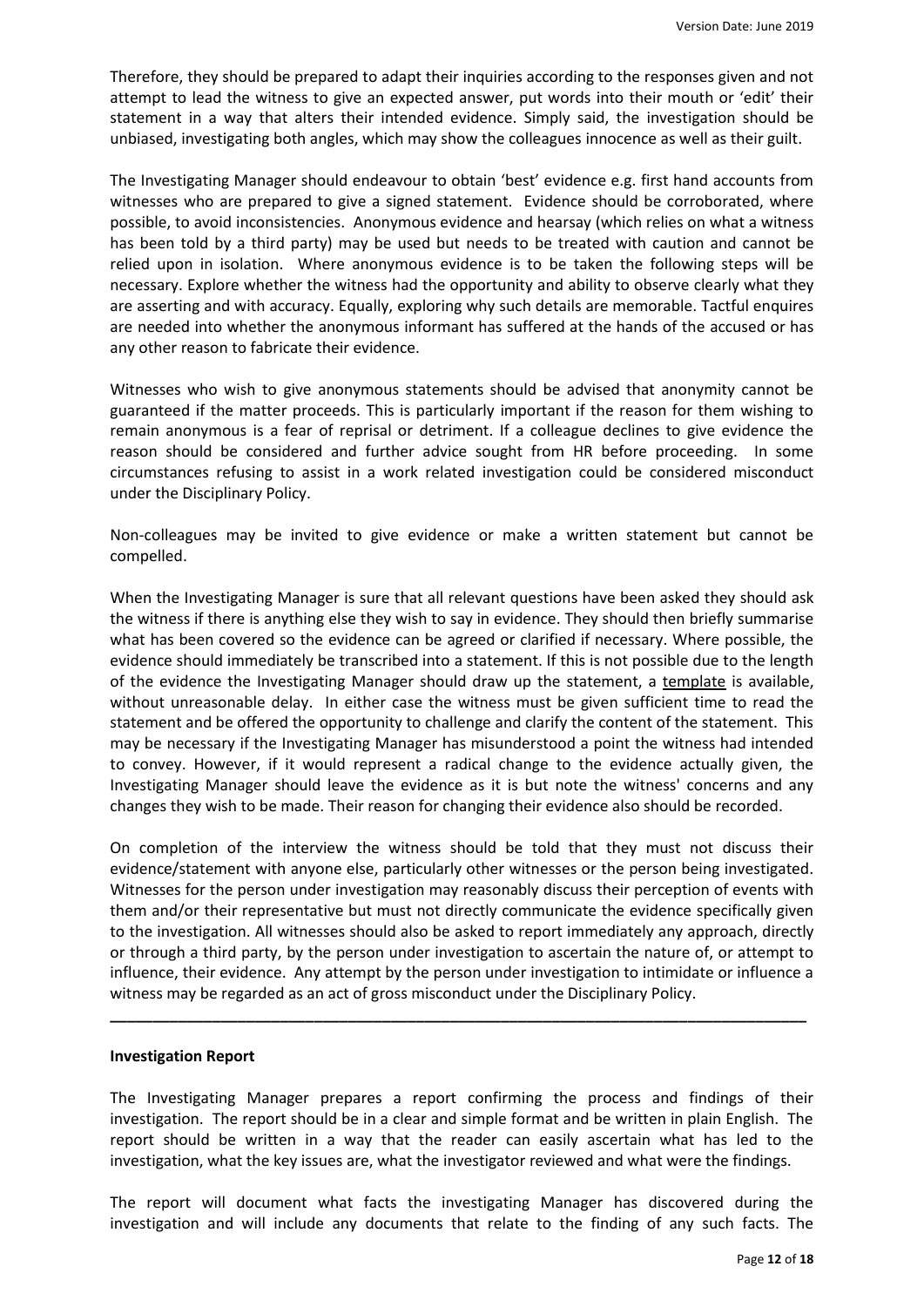Investigating Manager must not speculate or make recommendations about whether a formal hearing should be convened in the case of a disciplinary matter or what disciplinary sanction may be appropriate as these are the functions of the Deciding Manager. In some circumstances, it may be appropriate for the Investigating Manager to feedback wider observations to the Deciding Manager and issues that have arisen as part of an investigation. This may include providing suggestions about what action might be taken for example training, or communications.

If the Investigating Manager feels that there is evidence to indicate that any alleged misconduct has occurred or the complaint could be considered malicious or vexatious, the Investigating Manager will report on their findings explaining why they believe that this has occurred, describing the basis for their belief and referring to any supporting evidence accordingly.

\_\_\_\_\_\_\_\_\_\_\_\_\_\_\_\_\_\_\_\_\_\_\_\_\_\_\_\_\_\_\_\_\_\_\_\_\_\_\_\_\_\_\_\_\_\_\_\_\_\_\_\_\_\_\_\_\_\_\_\_\_\_\_\_\_\_\_\_\_\_\_\_\_\_\_\_\_\_\_\_\_\_

A [template](#page-14-1) is available to structure the investigation report.

## **Arising from the Investigation - What the Deciding Manager Should Consider**

Factors which Deciding Manager should consider arising from the investigation include:

- The nature of the alleged misconduct or complaint (if applicable)
- The circumstances, background and context of the issues
- What witness statements reveal
- Whether there are any other facts that can clarify the situation including any relevant written or electronic records, timesheets etc
- The seriousness/effects of the behaviour / action and or its relevance to the colleague's job, team and service delivery
- Whether the alleged conduct or action reflects poorly on or brings the good name of the employer into question
- Whether there are work related factors that may have contributed to the behaviour or action such as changes to the team, job or the working environment
- Whether the colleague(s) received appropriate induction, support and training
- Whether there are any personal or underlying factors that might have affected the situation such as illness, disability, domestic or health problems, or provocation
- Whether there are any other mitigating factors
- Whether there have been previous occurrences without any action being taken
- Whether the colleague had been given any authority, on this or a previous occasion, which would lead them reasonably to believe the action or alleged conduct was acceptable.
- What the employer's policy, procedure or guidance provide for
- Whether there is or was an established 'custom and practice' prevailing.

Having considered all the above matters, the Deciding Manager will consider whether there is a case to answer or not. The Deciding Manager may conclude that there is insufficient evidence to proceed to a formal hearing or that an appropriate response would be the application of informal counselling or additional training or else may decide to progress the matter to a formal hearing.

## <span id="page-12-0"></span>**Investigation Interview Template**

Ensure interviews are held in a suitable venue where you can make sure you will not be interrupted.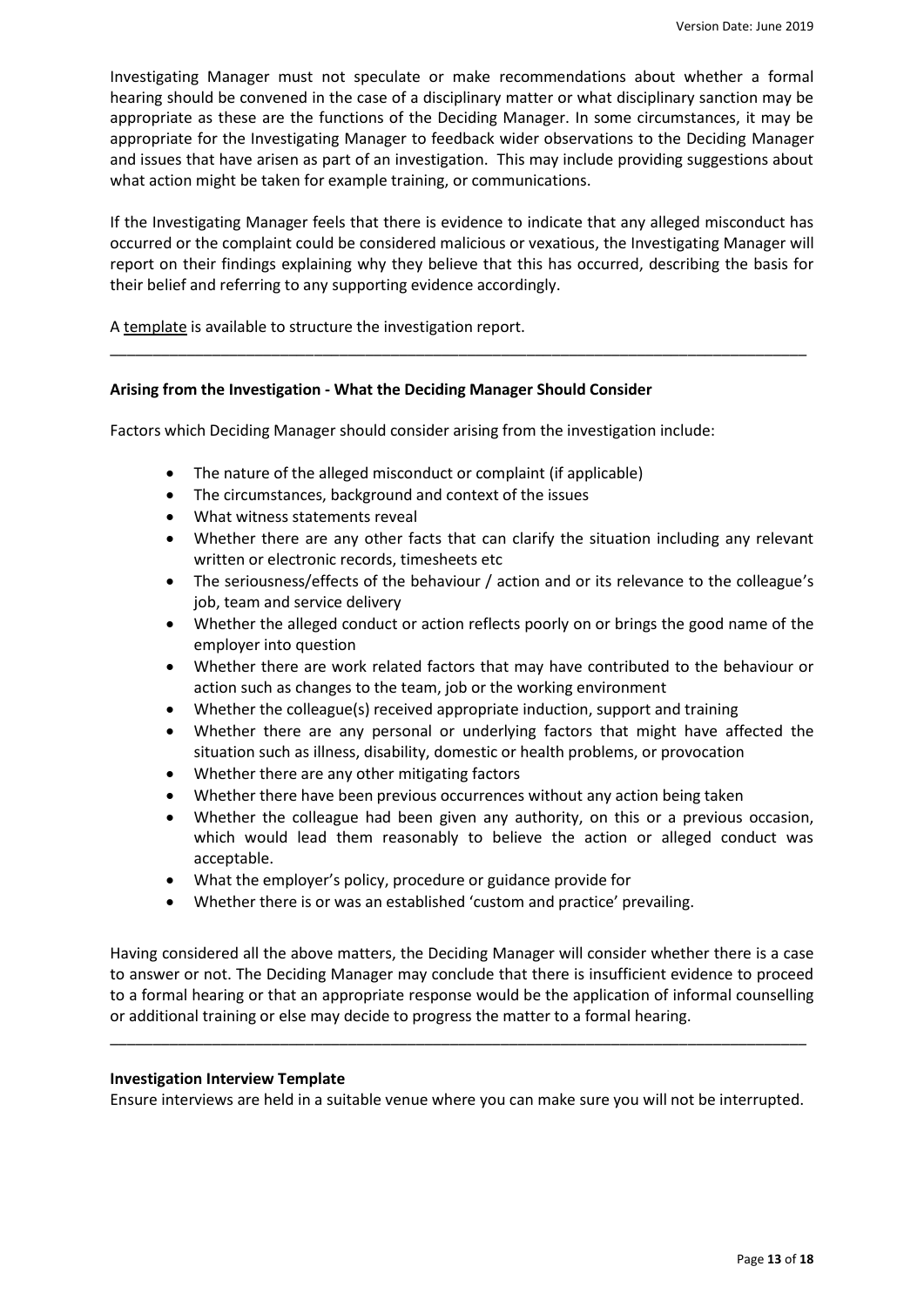## **Introduction**

- Introduce yourself and outline your role in the investigation.
- Confirm interviewee details (name, job title, length of time with XXX).
- Note date and time of interview.
- Confirm name of colleague Representative (if XXX does not have a representative, confirm they are aware of their rights to be accompanied and get agreement that they are willing to continue with the interview).
- Describe the investigation Terms of Reference.
- If an account of the interview is to be taken, confirm this to the interviewee and tell them a copy will be sent to them for verification.
- Ask if they have any questions for clarification.

## **Conducting the Interview/Interview Techniques**

- It is vital that any investigation is dealt with sympathetically with due regard to the feelings and emotions of everybody concerned (including the alleged perpetrator).
- The complainant should be interviewed first with the aim of obtaining as much detail about the complaint as possible
- Ensure all persons attending interviews have been notified and informed of their rights to be accompanied by a representative.
- Interview all relevant persons using open (descriptive), closed, hypothetical and probing questions as appropriate.
- Do not lead interviewees or put words "in their mouth".
- Investigate both angles, which may show colleagues innocence as well as their guilt.
- Listen carefully to what is being said and do not interrupt when people are speaking
- Attempt to note accurately what is said and probe for clarification.
- Summarise information in chunks to check understanding and/or manage the conversation.
- Repeat what is being said to ensure no misinterpretation.
- Ask for demonstrations and diagrams if appropriate that can aid you getting a full picture.
- Pay attention to detail.
- Where the complaint is one of verbal harassment, ask them to say or write the exact words spoken to them.
- Should any of the interviewees become distressed or aggressive during the interview it should be suspended for a short period or terminated.
- If it's a grievance explore with the complainant what they are seeking by way of an outcome being careful however not to make any commitments.
- At the end of the interview ask if there is anything in relation to the investigation that the interviewee wants to mention that they have not specifically been asked about.

## **Conclude**

- If an account of the interview has been taken by way of a statement, confirm that a copy will be sent to them for verification and signature and when it is expected to be returned. Agree where the statement will be sent to.
- Explain the plan for the investigation through to the target date for submitting the investigation report to the Deciding Manager.
- Explain potential investigation outcomes and any possible consequences for XXX.
- Request not to discuss the content of the interview outline potential consequences if confidentiality is found to be breached.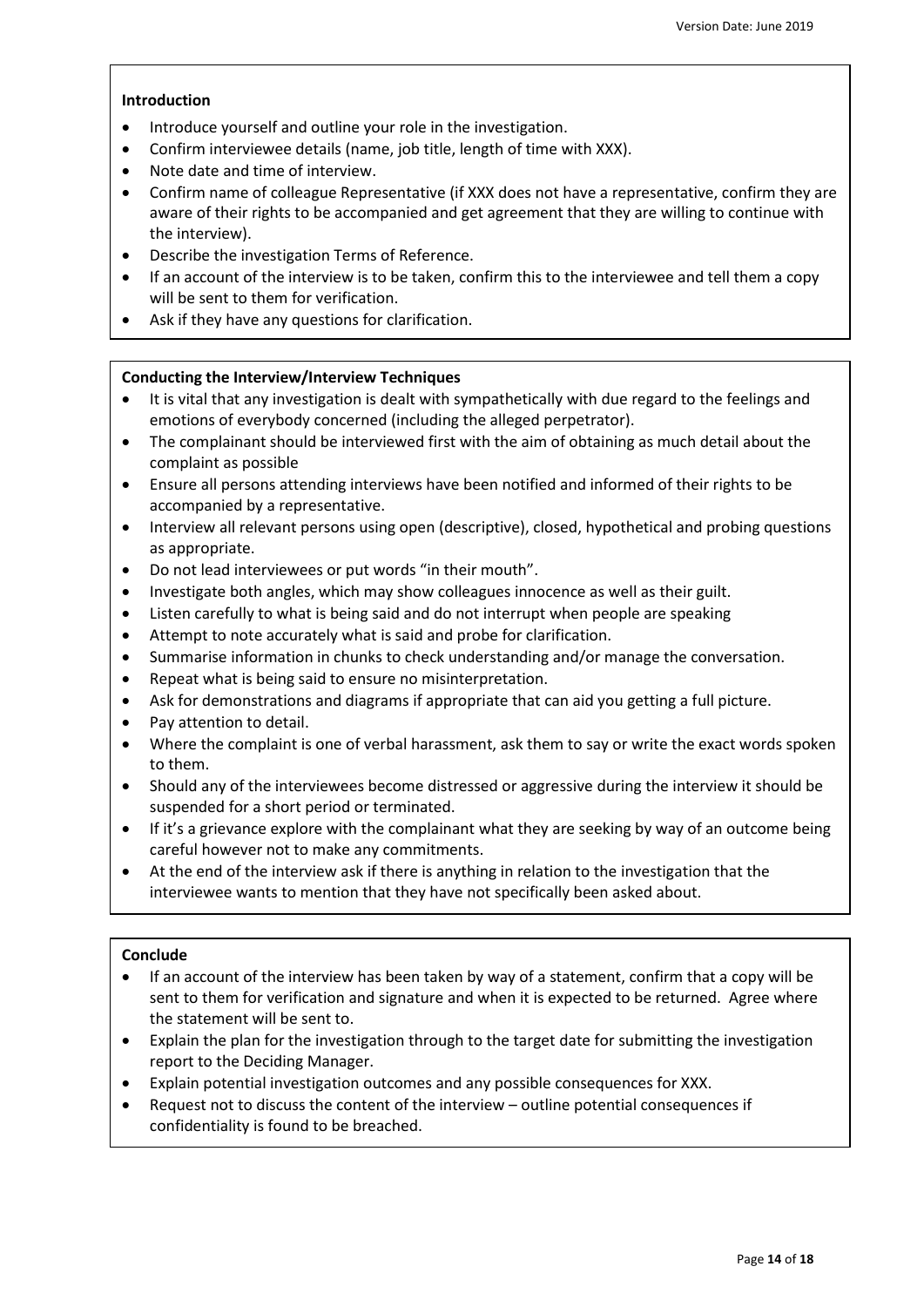## <span id="page-14-0"></span>**Statement Template**

| <b>Interviewee Name</b>        |  |
|--------------------------------|--|
| Job Title                      |  |
| Length of Service/Time in Post |  |
| Companion                      |  |
| <b>Investigating Manager</b>   |  |
| Location of Interview          |  |
| Date and Time of Interview     |  |

In opening the interview XXX outlined the following points:

- Introduction to Investigating Manager and role in the investigation.
- Summary of the reason for the interview
- Confirmation that the interview would be noted and that an account would be provided to XXX to verify its accuracy.

#### $X \sim \mathcal{X} \sim \mathcal{X}$  of clarifications for clarifications for clarifications for clarifications for clarification. **Record of Questions and Responses**

## **Closing**

Interview finished at **[insert time]**

The interview was concluded by outlining the following points:

- $\triangleright$  The plan for the investigation through to the initial planned date for submission of the report.
- $\triangleright$  The potential outcomes from the investigation for the interviewee.
- $\triangleright$  Requested to maintain the confidentiality of the interview.

Please tick and sign as appropriate:

- $\triangleright$  I have made amendments on the document and agree that this is an accurate account of the interview.
- $\triangleright$  I have attached additional comments.
- $\triangleright$  I agree that this is an accurate account of the interview

<span id="page-14-1"></span>

| Print Name: |   |
|-------------|---|
| Signature:  | . |
| Date:       |   |
|             |   |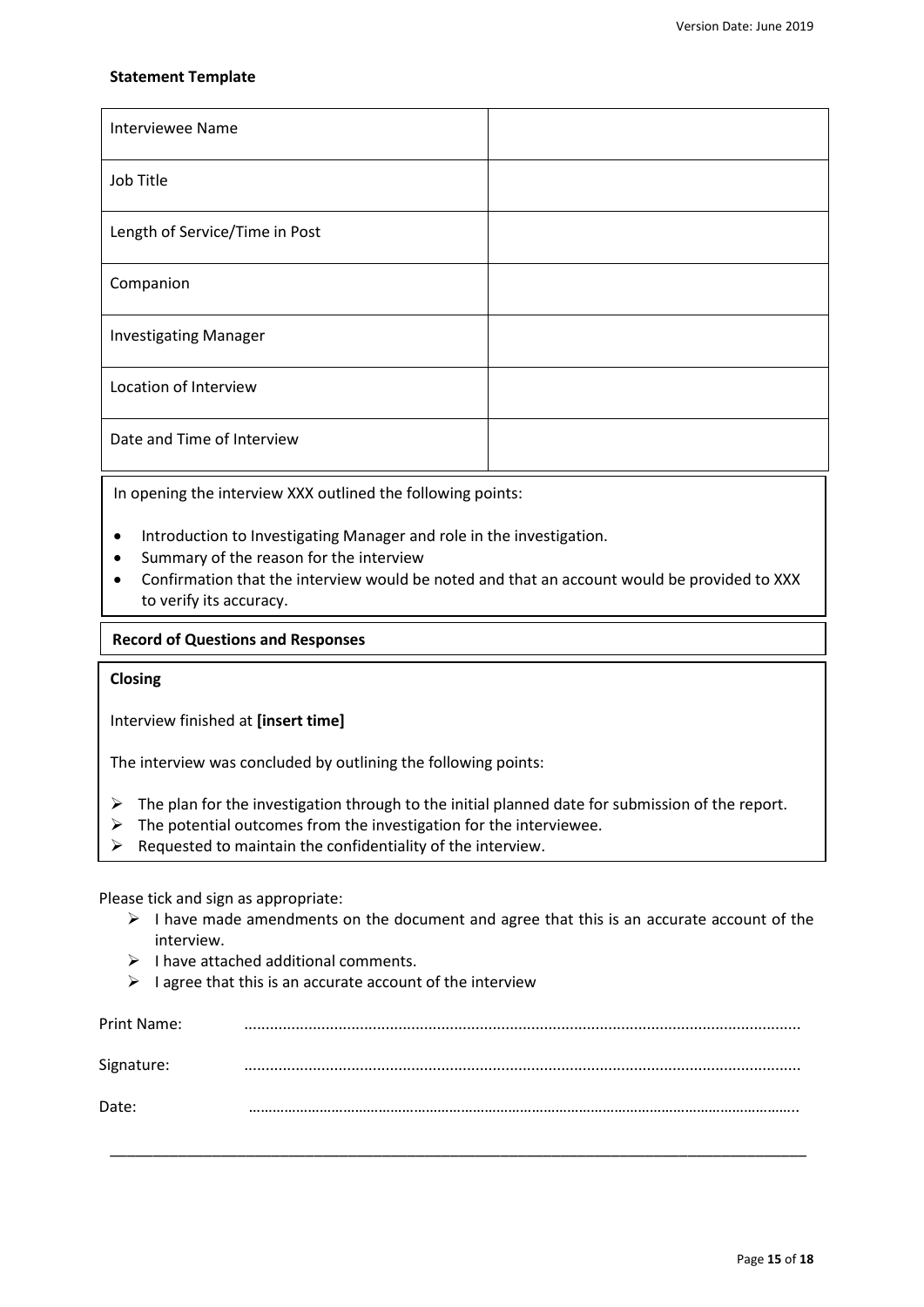## **Investigation report template**

**Example Investigation Report Strictly confidential**

**Date**

## **Prepared by: John Smith – Investigating Manager**

## **1. Background to investigation**

- **·** Employee details, job title, previous warnings etc
- **·** Why the investigation was instigated.
- **·** The sequence of events leading up to the investigation.
- **·** Whether the colleague was suspended.
- **·** When and how the colleague was made aware of the allegations made against them.

## **2. Allegations**

Following an investigation and interviews with staff members, the following allegations were raised:

1. Downloading inappropriate material from the internet in core time.

## **3. Summary of investigation process**

- **·** List of who was interviewed and when.
- **• · Refer to relevant appendices.**

## **4. Findings**

If the colleague faces more than one allegation, list the findings for each allegation separately.

- · Summary of background and context of the allegation.
- $\bullet$  · What evidence there is to support, dispute or mitigate the allegation.
- Witness statements
- Training records
- Medical assessment/OHU or GP records
- Copy of logs / records
- Written documents
- Notes of meetings
- Memos / letters
- Existing procedure
- Any prevailing custom or practice
- The colleague's response to this allegation during your investigatory meetings.
- Whether the colleague admits or denies the allegation.
- If appropriate, whether the colleague has been offered any support; for example, if the allegation is alcohol-related, what support has the employer provided in relation to this problem?

## **5. Conclusions**

List the conclusions of the investigation.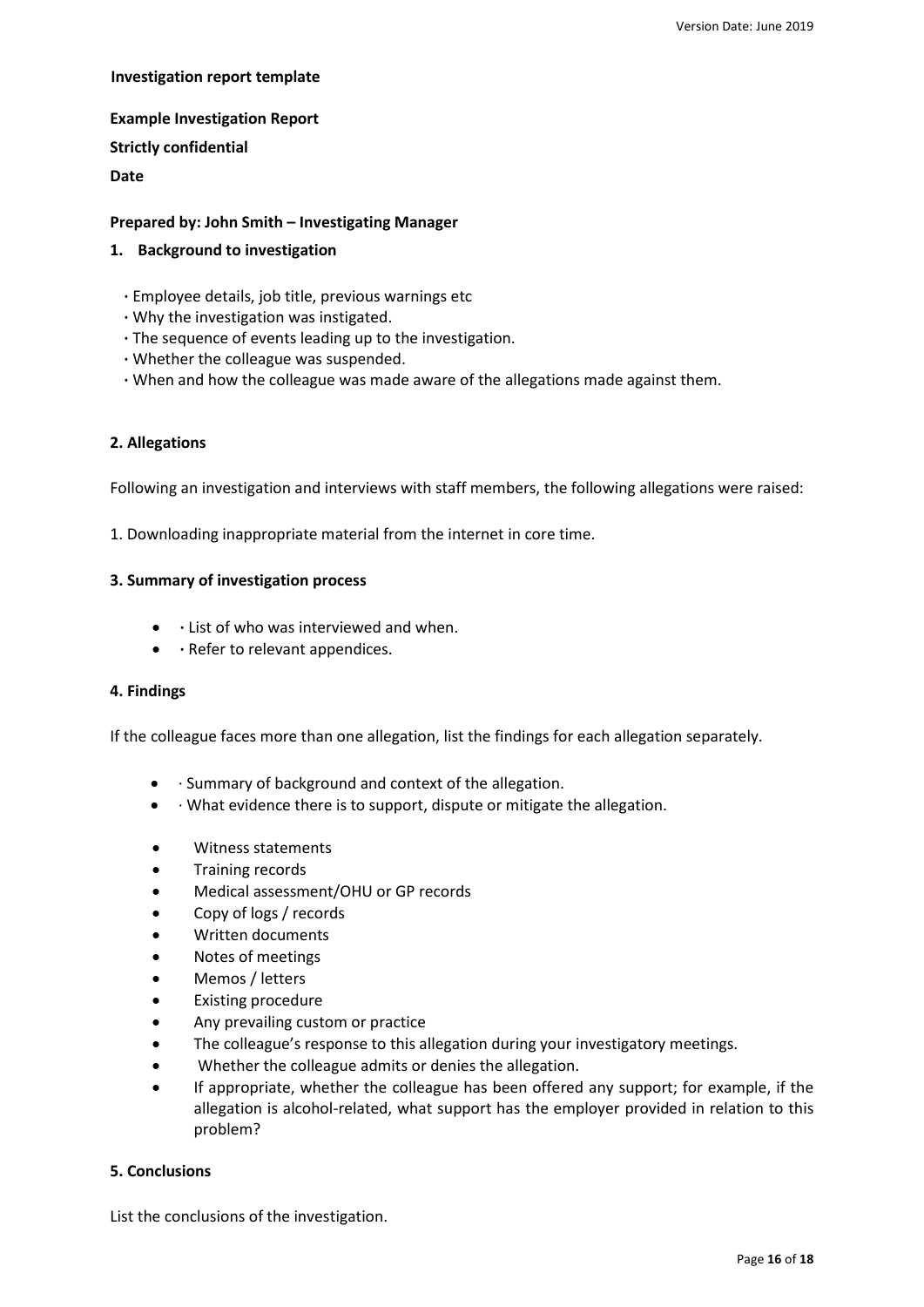## **6. Summary**

# **Consider the following questions.**

- Are there any key issues that relate directly to the employer (for example, a risk to customers and staff, or loss of money through negligence or deliberate acts).
- Are there any other warnings outstanding against this colleague (verbal or written)?
- Has the colleague been offered the opportunity to improve their performance through informal support, training and so on? What were the outcomes?
- Are there any medical issues involved? What support have we offered them? What action has been taken, and what was the outcome?
- Are there any key issues that have come out of the investigation that need to be raised in the report, if appropriate?

| Job description                  |
|----------------------------------|
| Letter of suspension             |
| Witness statement - Anne Brooks  |
| Notes of meeting with Joe Bloggs |
|                                  |

\_\_\_\_\_\_\_\_\_\_\_\_\_\_\_\_\_\_\_\_\_\_\_\_\_\_\_\_\_\_\_\_\_\_\_\_\_\_\_\_\_\_\_\_\_\_\_\_\_\_\_\_\_\_\_\_\_\_\_\_\_\_\_\_\_\_\_\_\_\_\_\_\_\_\_\_\_\_\_\_\_

# **Suspension Procedure**

Suspension is a 'neutral' act in that it does not presume guilt or innocence. The decision to suspend a colleague from duty should not be taken lightly or without careful consideration of all the circumstances and the nature of the complaint or allegation made against them. Consideration should also be given to alternatives to suspension such as temporary redeployment or alternative duties. This guide applies to employees, referred to in this guide as colleagues.

If you are suspended, you will receive your normal pay in line with your planned working arrangement.

The following list is not exhaustive but provides an indication of the types of situation when suspension may be appropriate.

- Where gross misconduct is suspected or alleged.
- Where it would not be possible to carry out a thorough or impartial investigation with the colleague still at work.
- Where there is a concern that further instances of misconduct may occur.
- Where an employees continued presence at work may put the individual or others at personal risk.

Whenever possible, an appropriate manager, in line with the employer's decision making structure, will hold a meeting with you to advise you of the decision to suspend you from duty. If you are not available and you cannot be contacted by all reasonable enquiries, we will inform you in writing not to attend work and to contact a named manager. A colleague can be suspended in the absence of a TU representative or work colleague.